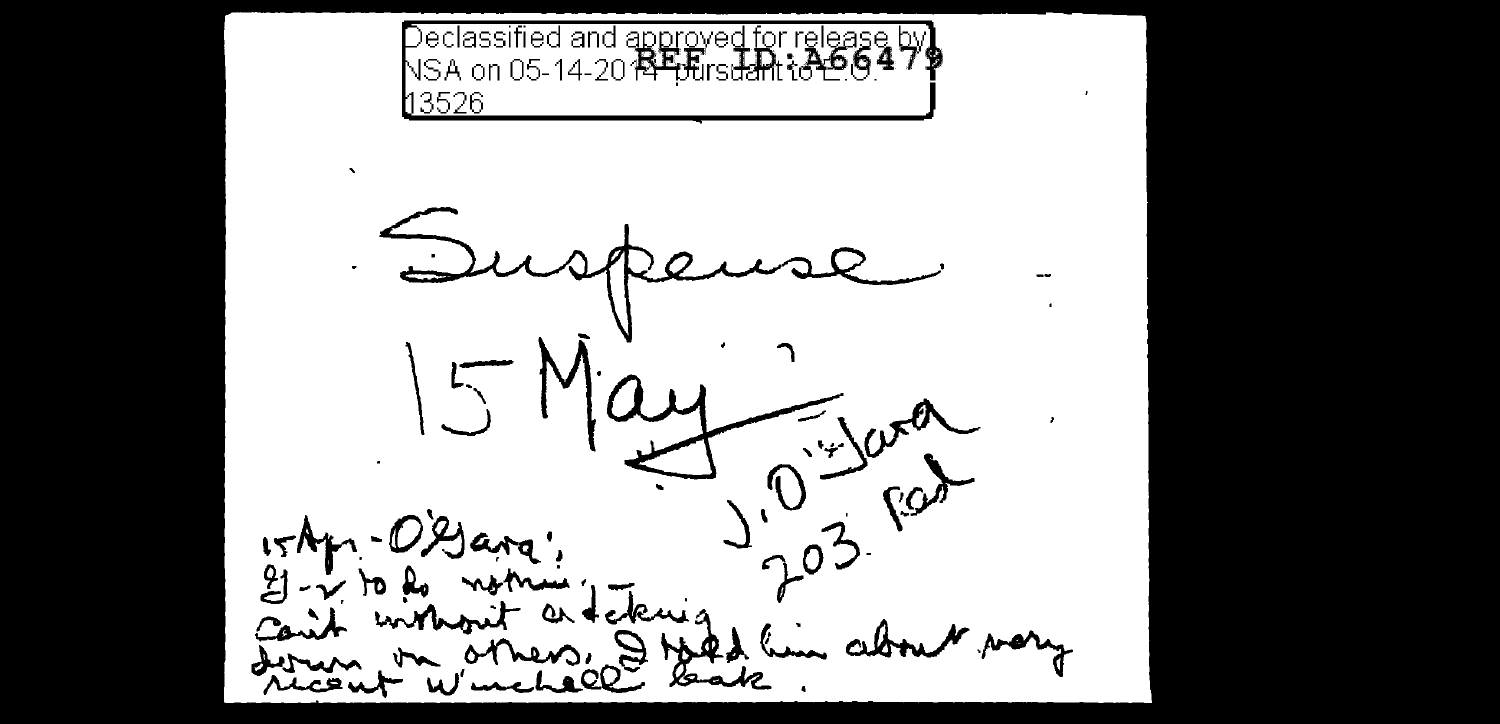**REF ID: A66479** .<br>R USE FOR APPROVALS, DISAPPROVALS, **MEMO ROUTING SLIP** NCURRENCES, OR SIMILAR ACTIONS 1 NAME OR TITLE **INITIALS CIRCULATE** ni. ORGANIZATION AND LOCATION **DATE COORDINATION** un.  $\boldsymbol{z}$ **FILE INFORMATION** J. NECESSARY<br>ACTION  $\overline{\mathbf{3}}$ NOTE AND<br>RETURN  $\overline{\mathbf{A}}$ SEE ME **SIGNATURE REMARKS**  $aJf_{Q}$ Я  $\zeta$ イム Х  $\mathbf{u}$ The FROM NAME OR TITLE DATE  $\mathcal{F}$ ORGANIZATION AND LOCAT **TELEPHONE** FORM CONSTRESS OR AGO Form 805, 1 Apr 48, and AFHQ I FEB 50 Solution 12, 10 Nov 47, which may be used. o6-16-48487-4 GPO X V. . . <del>.</del> . ≃. .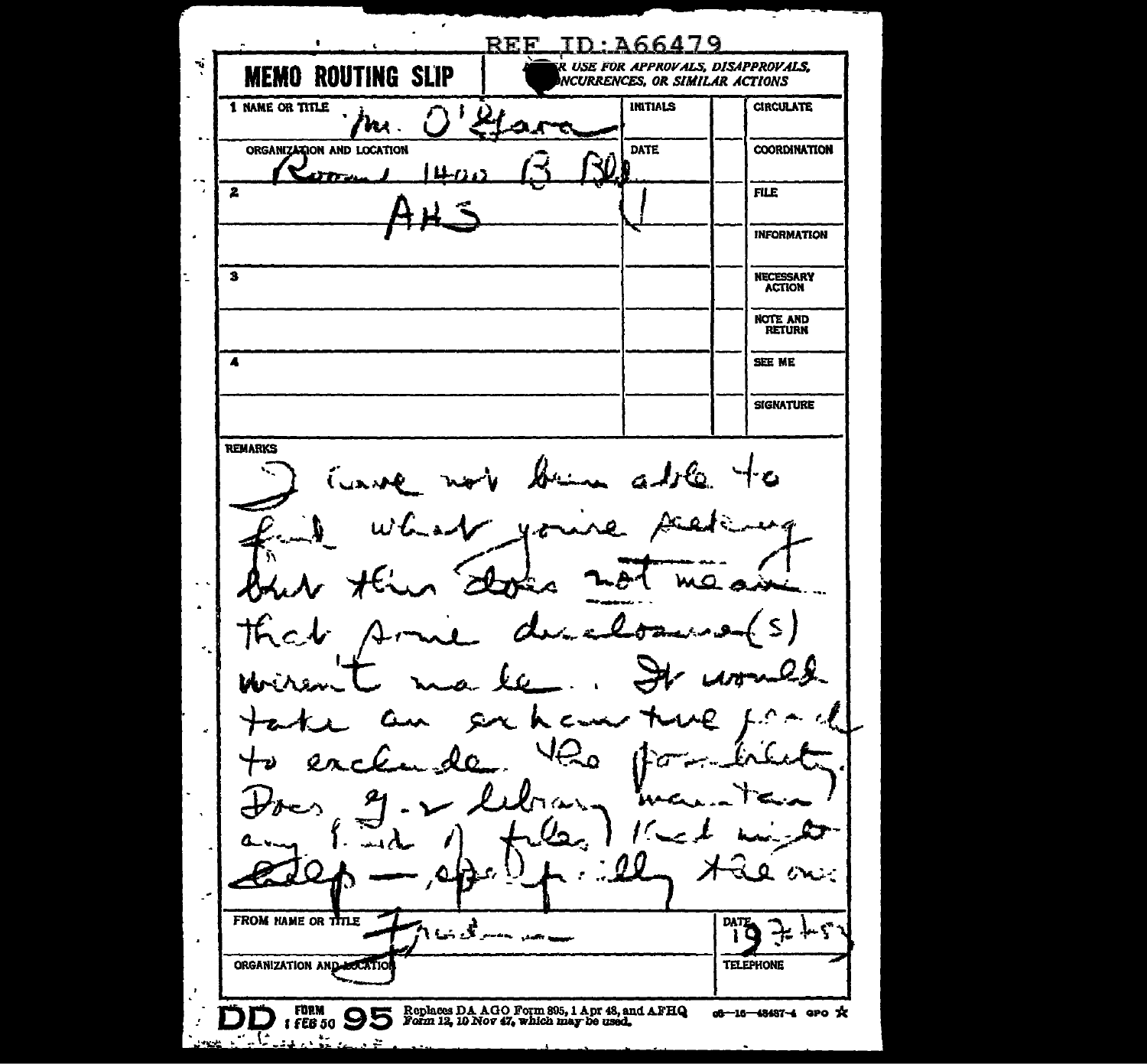dealing with the winstrates madel at that the de point after the Voiler ? I return los moved coting con. maybe + maybe the revoyagement pources abritoin some référence Son Scout ble manden al fée il vost collects in Final Sort  $w<sub>1</sub>$  $\frac{1}{2}$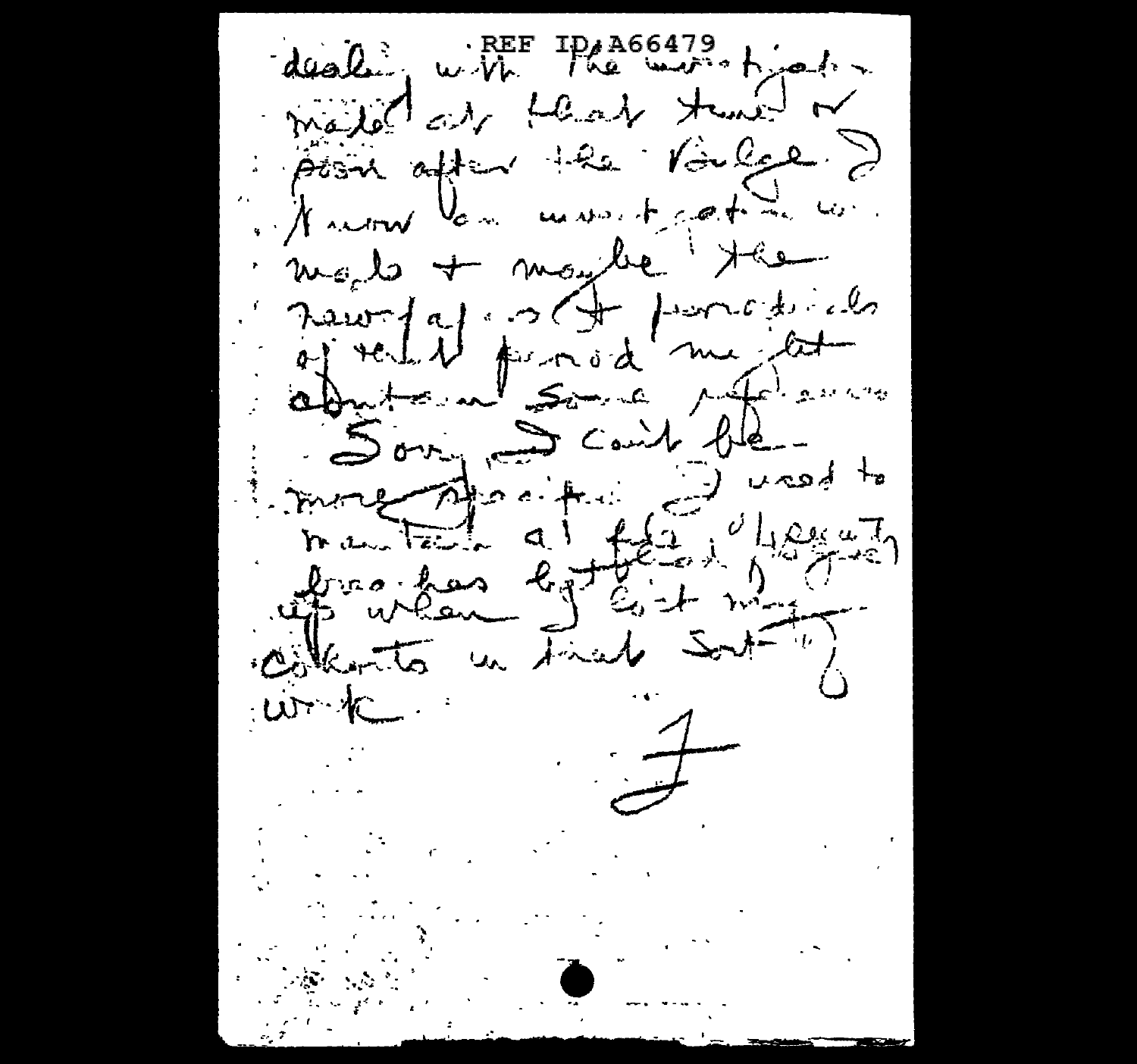**REF** ∓р÷А6 VER USE FOR APPROVALS, DISAPPROVALS, **MEMO ROUTING SLIP** CONCURRENCES. OR SIMILAR ACTIONS **1 NAME OR TITLE CIRCULATE INITIALS** גסי Ω **COORDINATION** ORGANIZATION AND LOCATION **6** FEB 1953 FILE  $\overline{\mathbf{z}}$ **INFORMATION** NECESSARY<br>ACTION  $\overline{\mathbf{s}}$ NOTE AND<br>RETURN SEE ME  $\overline{\mathbf{A}}$ **SIGNATURE REMARKS** ualt Ha ľ ъe U **FROTA NAME OR TITLE** DATE ORGANIZATION MAY LOCATIO **THE EPHONE** FORM 95 OS Replaces DA AGO Form 395, 1 Apr 48, and AFHQ 08-16-48487-4 GPO X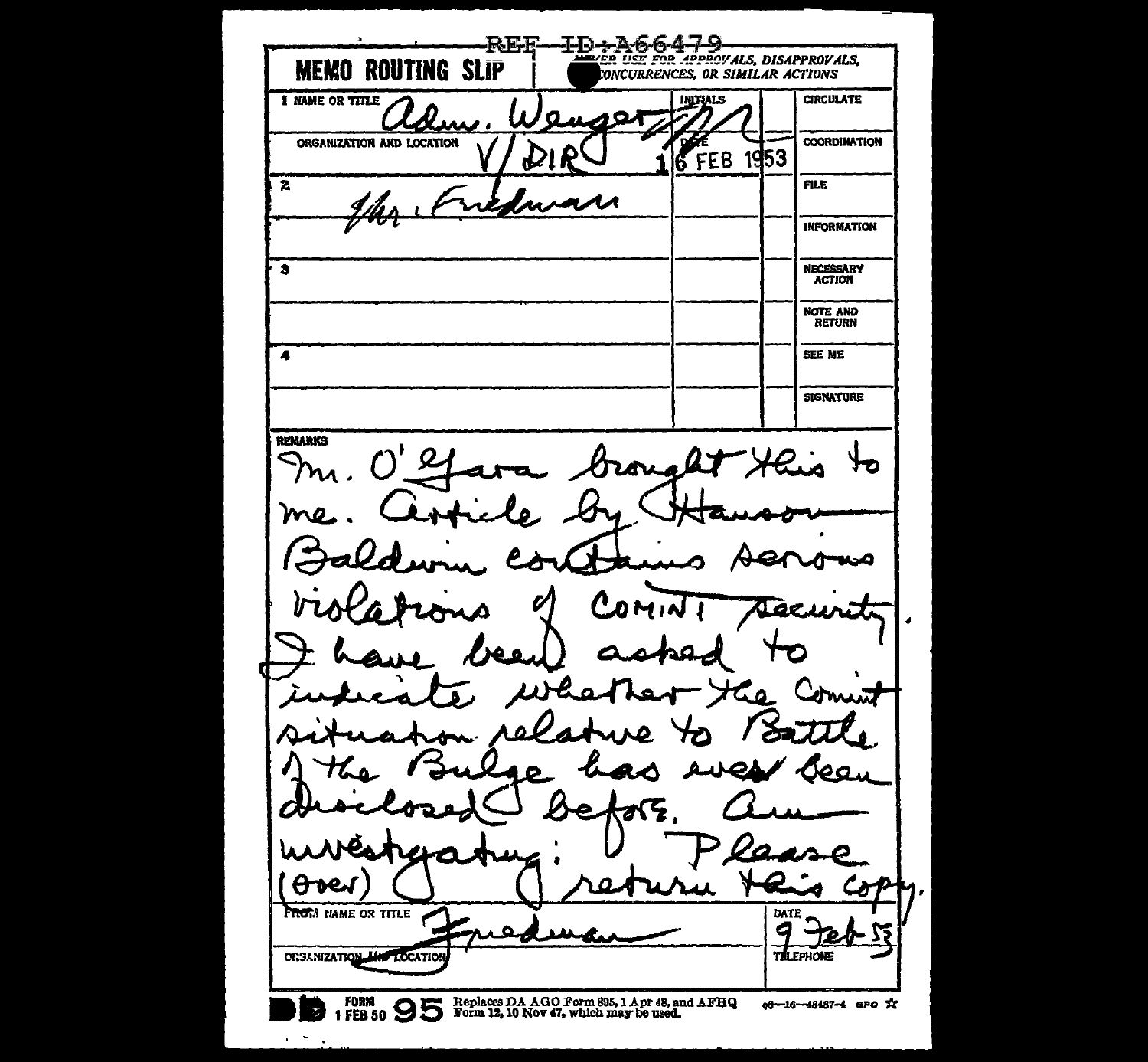Cin pointing RAE: ID: 366472 at once<br>Pr you can be prepared for an<br>approach from 13LO - I an  $\mathcal{F}$  $\mathcal{A}^{\text{max}}$  $\label{eq:2.1} \frac{1}{4}\sum_{i=1}^n\frac{1}{2}\sum_{j=1}^n\frac{1}{2}\sum_{j=1}^n\frac{1}{2}\sum_{j=1}^n\frac{1}{2}\sum_{j=1}^n\frac{1}{2}\sum_{j=1}^n\frac{1}{2}\sum_{j=1}^n\frac{1}{2}\sum_{j=1}^n\frac{1}{2}\sum_{j=1}^n\frac{1}{2}\sum_{j=1}^n\frac{1}{2}\sum_{j=1}^n\frac{1}{2}\sum_{j=1}^n\frac{1}{2}\sum_{j=1}^n\frac{1}{2}\sum_{j=1}^n\$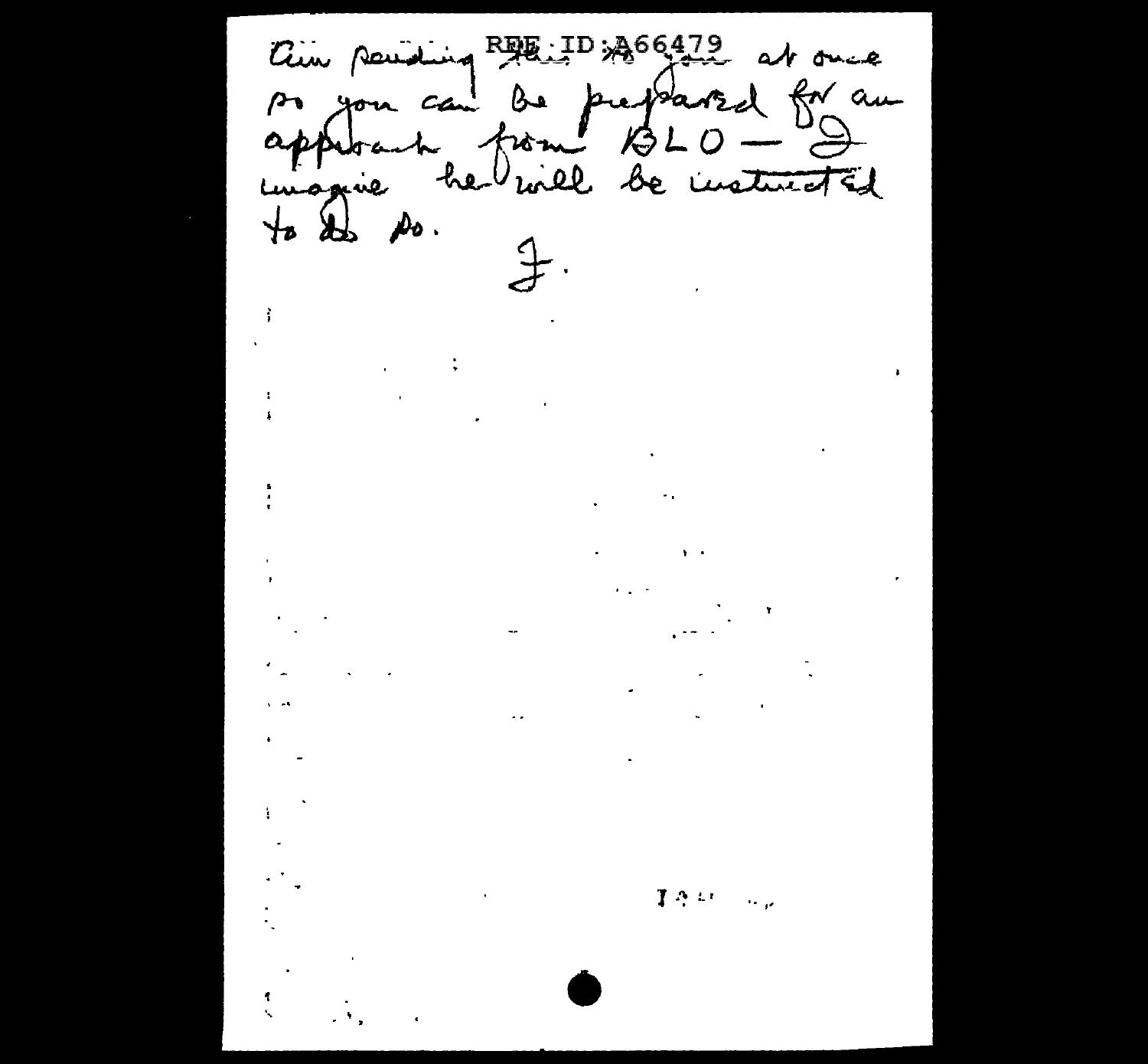REF ID: A66479

**Massic** 



SECURITY INFORMATION-

EEMORANDUM FOR MR. O'GARA, Technical Consultant, SRB, G-2, Room 1400 "B" Building, ARS

SUBJECT: Hanson Baldwin Article in February 1953 Issue of USA Combat Forces Journal

1. I am inclosing a copy of a report from NSA-94 on the subject. I have but two or three comments thereon:

a. I concur in the conclusions of the report.

 $b_1$  With reference to par. II 1 (e), I think it a bit far-fetched to deduce an implication that we "possibly mounted a successful effort against Russian communications, " merely from the statement by Baldwin that "the deficiencies of much of this 'high level stuff'--which gave for instance the strategic situation on the Russian front ...".

**C.** With reference to par. II  $l_1$ , the letter from General Marshall to Governor Dewey (25 September 1944), which was given wide publicity when General Marshall was forced to release it, and which was published in the Report of the Joint Congressional Investigation of the Attack on Pearl Harbor, contains statements which certainly reveal very significant information regarding U.S. successes against Germany in the COMINT field during World War II. I append hereto a copy of that letter and have side-lined portions of interest in this connection.

 $\hat{z}_*$  I have not been successful in finding in any public record anything which discloses the COMINT information revealed in the subject article, at least as regards the Battle of the Bulge. But this does not mean that there has been no disclosure other than that contained in the subject article. Only a very exhaustive search would bring positive or negative indications.

 $3.$  a. The following is quoted from page VII of the Foreword to Dark December: the full account of the Battle of the Bulge, by Robert E. Merrian /21ff-David Publishing Company, 1947/:

> "Out of it all came five long, detailed volumes describing the Battle of the Bulge. From my notes, through access to these wolumes which are available in the sar Department, from other maclassified documents now available, and from papers which I had collected during this work, the factual basis of this story is gathered."

> > **TOP SECRET CANOE**

b. Although the above-quoted extract appears to indicate that the five-volume history of the Battle of the Bulge in the files of the War Department contains only unclassified information, it may be worthwhile to scan these volumes to make sure that there are no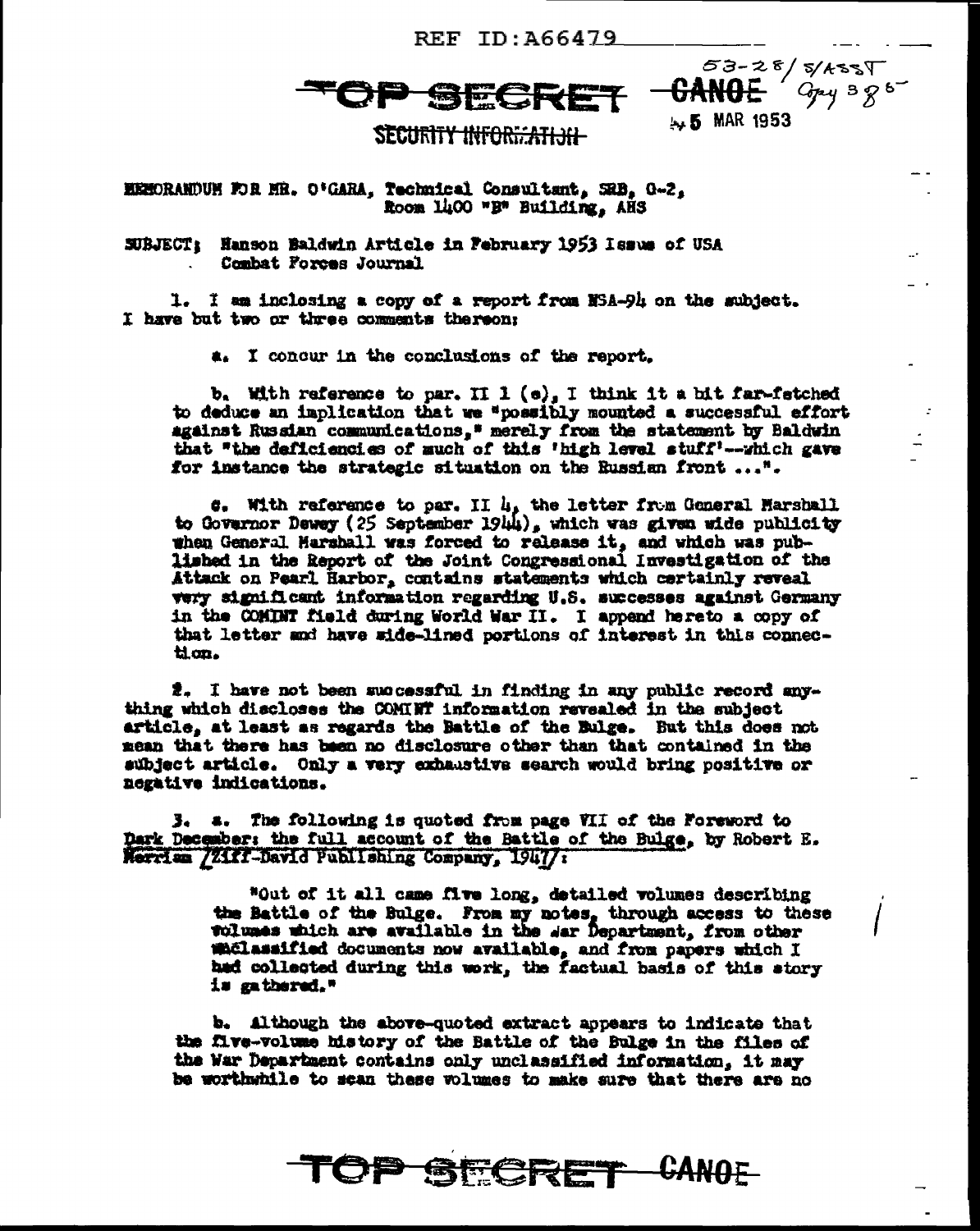### **REF ID:A66479** eano -

**L.S. MAR 1953** 

إرده يراثل يجديا بالرديات بازيد وساعد لبرط وزيري

أارفوه وجويوهم وبردوا مراويه والإبريما أترام الأ

references, even thinly veiled ones, to the part played in that Battle by COMINT, or rather the lack of it.

4. Another article on the Battle of the Bulge, also by Hanson Baldwin. which appeared in the New York Sunday Times Nagazine, 15 December 1946, has also been examined but I find no references to COMINT therein.

5. In my opinion, in security breaches of this nature, some of the burden of proof of non-violation should be placed upon the suspected violator. In other words, it might be advisable and warranted to ask the person at whom the finger is pointed in instances of this kind to produce previously published material or references, in order to absolve himself of responsibility for the initial security breach involved.

> **WILLIAM P. FRIEDMAN** Special Assistant

2 Incls:

- 1. Photostat copy of WSA-94 rpt, TS Codeword.
- 2. Copy of Dewey-Marshall ltr. TS.

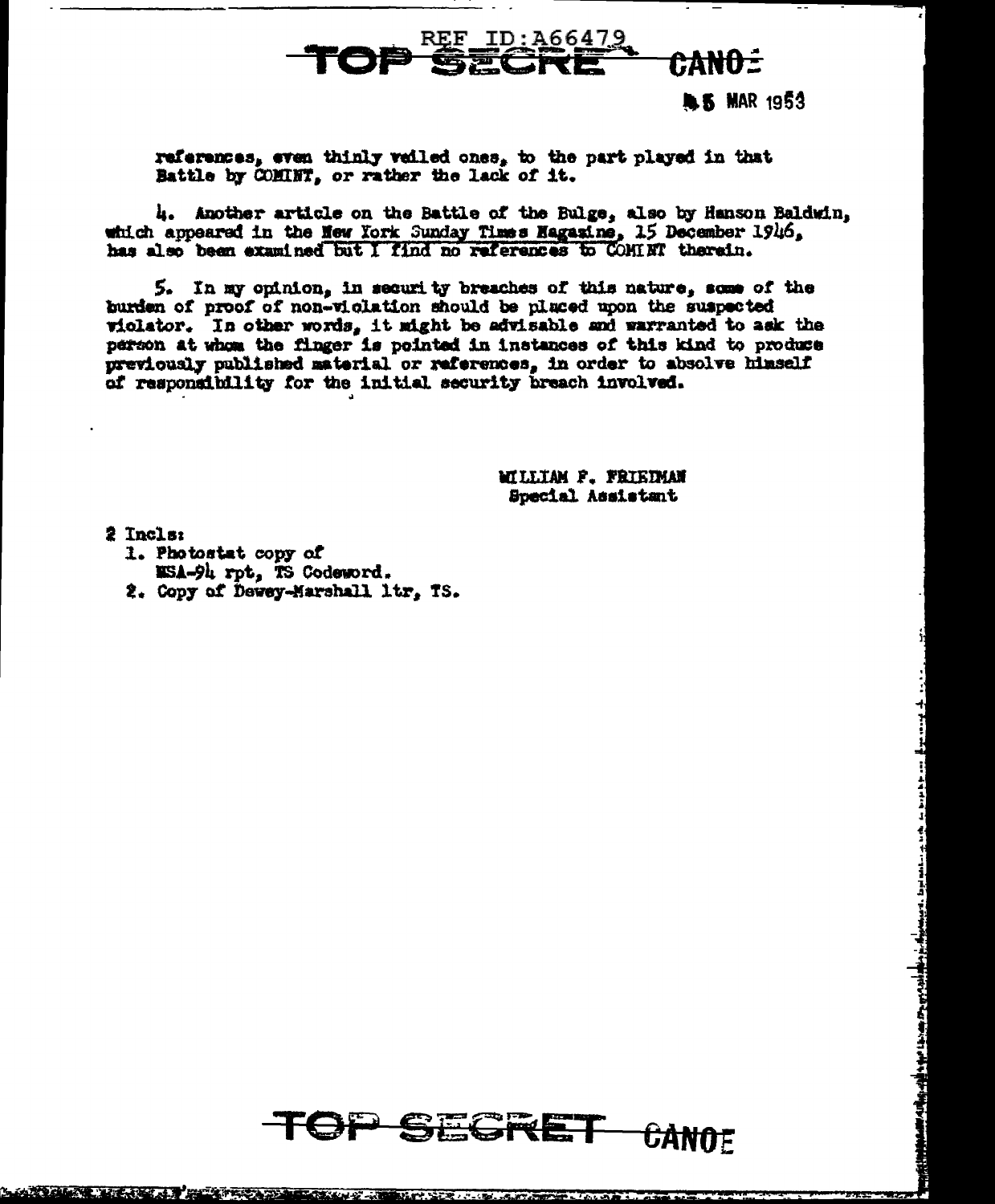

REF ID:A66479<br>TOP SECRET



## -<del>SECURITY INFORMATICN</del>

Memorarldum *tor:* Mr. William Friedman, Technical Director, National Security Agency

From : NSA-924 (Thru Channels)  $\frac{74}{11}$  90  $\frac{6}{11}$ 

Subject : Report on Information of Possible Compromise of United States COMINT Activity

This report, submitted tor your consideration, represents the findings or one senior analyst who spent four days searching open sources & in consultations. It is patently impossible to search every available open source in this period of time, and to that extent this report is incomplete. However, the opinions of those individuals who were connected with the United States effort against the World War II Germans, all of who could not recollect any previously published account of U.S. successes against the Germans, should be of value in assessing this possible compranise.

I. The Problem:  $\mathcal{L}$ 

In the February, 1953 issue of the United States Army Combat Forces Journal, an article, "Battlefield Intelligence", written by Hanson N. Baldwin, makes reference to United States Communications Intelligence activities. (Inclosure fl contains pertinent extracts) Research vas undertaken to determine 1f' these references represent a security breach, and if so, the extent of the security breach.

II. Facts Bearing on the Problem:

1. On the basis of information contained in the article, it is thought that a foreign intelligence analyst could deduce that:

- (a) A "low-level" (tactical COMINT), and a "high-level" (Magic) effort was mounted by the United States against German communications.
- (b) The "low-level" effort was a responsibility of lower echelons; the "Magic" effort a responsibility of higher echelons.
- (c) Success was obtained by the United States in both fields.
- (d) Higher echelons closely guarded the flow of "Magic" to lower echelons.
- (e) The United States possibly mounted a successful effort against Russian Communications, or German communications on the Russian front, or a combination *ot* both.

TOP SECRET CANOE

SECURITY INFORMATION

U.S. OFFICIALS ONLY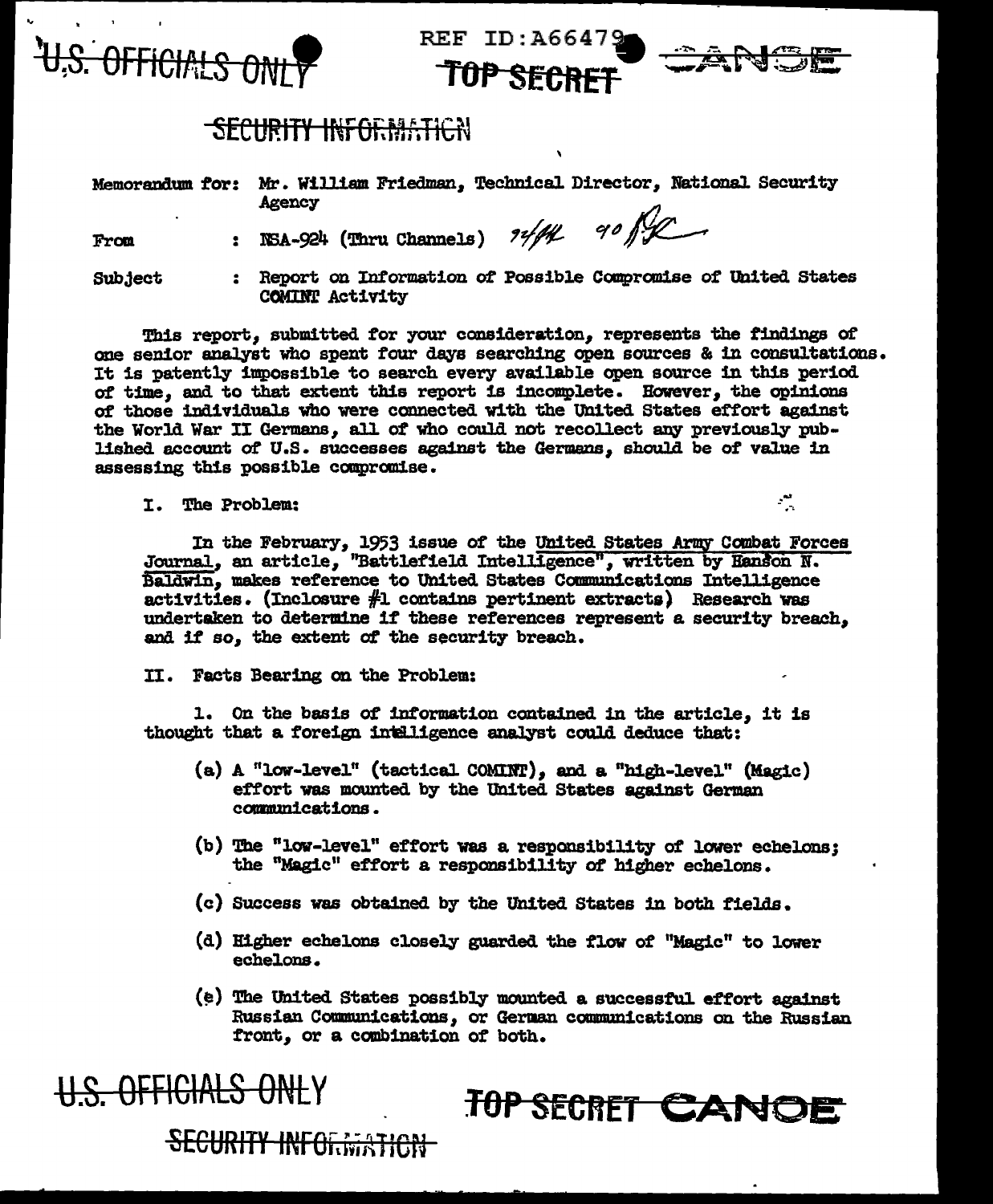

REF ID: A66479 <del>SFCRFT</del>



2. This information, combined with information about "Magic" contained in the Proceedings of the Pearl Harbor Investigation. should enable a foreign analyst to determine the general level and character of the United States cryptanalytic effort against the Germans in 1944-45.

3. If the intelligence mnalyst of a foreign government had access to captured German cryptographic machines, devices, and interrogations of German personnel, he should be able to deduce more exactly the nature of U.S. successes with high-grade German cryptographic systems.

 $4.$  A search of open sources such as newspapers, magazines, books, and World War II histories, thus far does not reveal any significant information regarding United States successes against Germany in the COMINT field during World War II.

5. Qualified individuals intimately acquainted with United States COMINT activity, particularly the effort against the Germans, were consulted regarding Mr. Baldwin's article. These individuals, Mr. Oliver Kirby, NSA-72, Dr. Carl P. Klitzke, NSA-71B2, and Dr. Roy Johnson, NSA-71B1, were of the opinion that the article represented a considerable compromise of United States COMINT activity which ranged from "moderate" to "substantial" in importance.

6. Dr. Roy Johnson, NSA-71B1, stated that to the best of his ability to recollect, the term "Magic" was applied to reports issued from Washington and not in the European Theater of Operations. Such reports may have contained high grade German material. Mr. Baldwin's use of the term "Magic", could therefore stem from information revealed in the Proceedings of the Pearl Harbor Investigation.

III. Conclusions:

1. Mr. Hanson N. Baldwin's article "Battlefield Intelligence" contains authentic references about United States COMINT activity against the Germans which constitute a breach of security.

2. The importance of this breach is substantial when the information in his article is studied in conjunction with previously published information about United States Communication Intelligence activities and successes and this must be assumed to be the case.

Incl: 1

U.S. OFFICIALS ONLY

TOP SECRET CANGE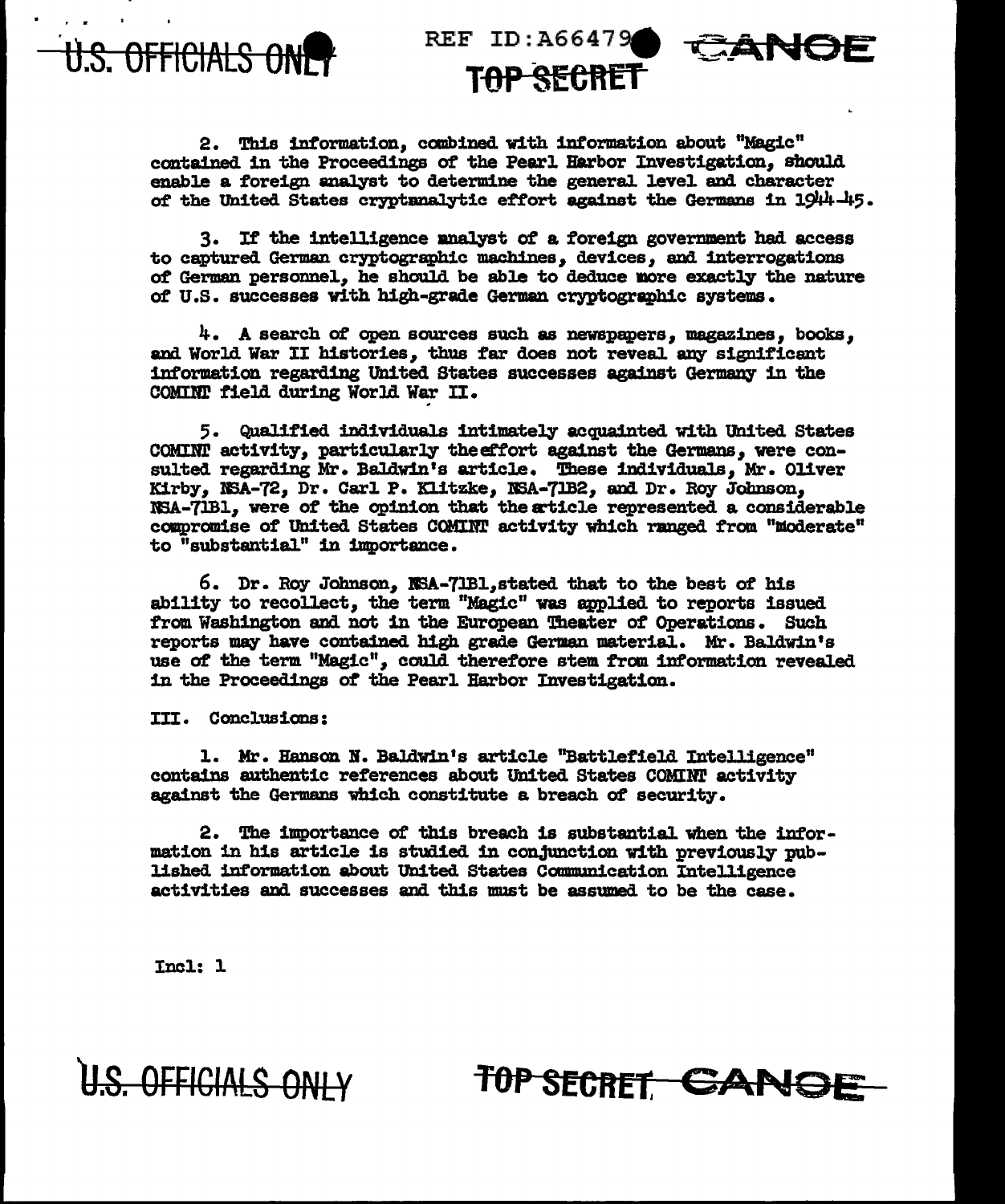

REE ID: A66479 CANA SECRET

# **SECURITY INFORMATION**

Inclosure  $#1$ 

### **URITED STATES ARMY**

COMBAT FORCES

**JOURNAL** 

**February 1953** 

#### THE BATTLE OF THE BULGE AS A CASE HISTORY

Radio deception for some units was practiced extensively, and the Sixth Panzer Army -- the key unit upon which the success of the offensive depended -observed complete radio silence for at least three weeks before the start of the operation. (page 33).

Perhans most important of the "straws in the wind" was the interception and decoding of a German message (by the 12th Army Group G2) about two weeks before the attack, which ordered certain Luftwaffe units to reconnoiter the Meuse River bridges. (page 35).

Another and more basic failure was the inadequacy of collection; we just did not get all the facts that were available. There was a variety of reasons for this.

In General Sibert's words "we may have put too much reliance on certain technical types of intelligence, such as signal intelligence . . . and we had too little faith in the benefits of aggressive and unremitting patrolling by combat troops. We had no substitute, either, for aerial reconnaissance when the weather was bad; and when we came up to the Siegfried Line, our agents had great difficulty in getting through, particularly in the winter".

Dependence upon "Magic", or signal intercepts, was major, particularly at higher echelons; when the Germans maintained radio silence, our sources of information were about halved. (page 40).

Higher echelon G2s, privy to a flow of information from "Magic", British Intelligence, OSS, and others, often incorporated so much in their reports that front-line combat units received a plethora of data, much of it of little use to them; the lower-level G2 had great difficulty in separating the chaff from the wheat.

TOP SECRET CANCE

SECURITY INFORMATION

U.S. OFFICIALS ONLY